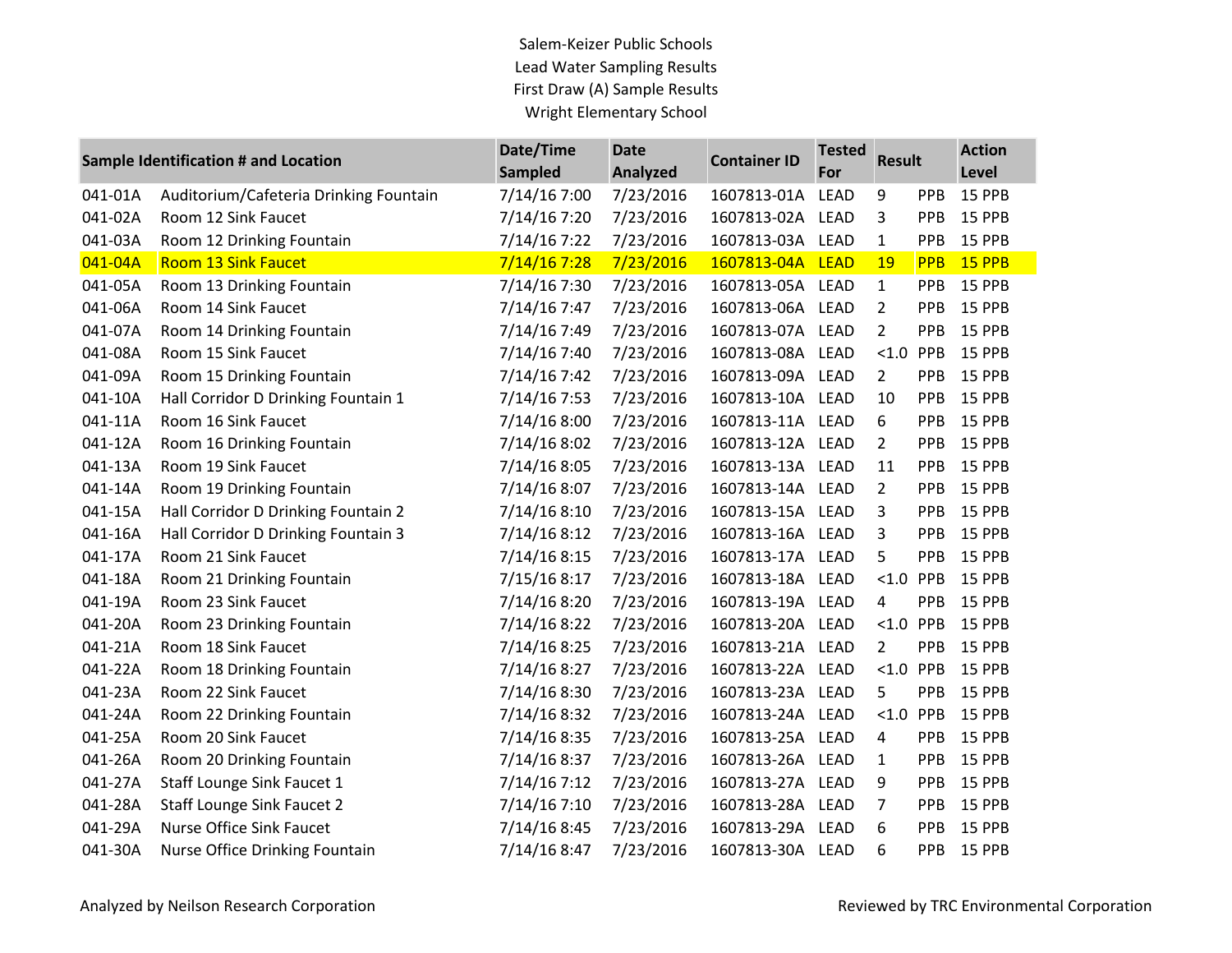## Salem-Keizer Public Schools Lead Water Sampling Results First Draw (A) Sample Results Wright Elementary School

| 041-31A | Hallway Corridor B Drinking Fountain                                                                                                    | 7/14/16 8:50 | 7/23/2016 | 1607813-31A      | <b>LEAD</b> | 4              | PPB        | 15 PPB        |
|---------|-----------------------------------------------------------------------------------------------------------------------------------------|--------------|-----------|------------------|-------------|----------------|------------|---------------|
| 041-32A | <b>Room 9 Sink Faucet</b>                                                                                                               | 7/14/16 8:54 | 7/23/2016 | 1607813-32A      | <b>LEAD</b> | 59             | PPB        | 15 PPB        |
| 041-33A | Room 9 Drinking Fountain                                                                                                                | 7/14/16 8:56 | 7/23/2016 | 1607813-33A LEAD |             | 6              | PPB        | 15 PPB        |
| 041-34A | Room 8 Sink Faucet                                                                                                                      | 7/14/16 8:59 | 7/23/2016 | 1607813-34A      | <b>LEAD</b> | 12             | PPB        | 15 PPB        |
| 041-35A | Room 8 Drinking Fountain                                                                                                                | 7/14/16 9:01 | 7/23/2016 | 1607813-35A LEAD |             | $\mathbf{1}$   | PPB        | 15 PPB        |
| 041-36A | <b>Room 6 Sink Faucet</b>                                                                                                               | 7/14/16 9:05 | 7/23/2016 | 1607813-36A      | <b>LEAD</b> | 18             | PPB        | 15 PPB        |
| 041-37A | Room 6 Drinking Fountain                                                                                                                | 7/14/16 9:07 | 7/23/2016 | 1607813-37A      | <b>LEAD</b> | < 1.0          | PPB        | 15 PPB        |
| 041-38A | <b>Room 7 Sink Faucet</b>                                                                                                               | 7/14/16 9:11 | 7/23/2016 | 1607813-38A      | <b>LEAD</b> | 46             | PPB        | <b>15 PPB</b> |
| 041-39A | Room 7 Drinking Fountain                                                                                                                | 7/14/16 9:13 | 7/23/2016 | 1607813-39A LEAD |             | 4              | PPB        | 15 PPB        |
| 041-40A | Room 5 Sink Faucet                                                                                                                      | 7/14/16 9:18 | 7/23/2016 | 1607813-40A LEAD |             | 4              | PPB        | 15 PPB        |
| 041-41A | Room 5 Drinking Fountain                                                                                                                | 7/14/16 9:20 | 7/23/2016 | 1607813-41A LEAD |             | 5              | PPB        | 15 PPB        |
| 041-42A | Room 4 Sink Faucet                                                                                                                      | 7/14/16 9:25 | 7/23/2016 | 1607813-42A      | <b>LEAD</b> | 3              | PPB        | 15 PPB        |
| 041-43A | Room 4 Drinking Fountain                                                                                                                | 7/14/16 9:27 | 7/23/2016 | 1607813-43A LEAD |             | < 1.0          | PPB        | 15 PPB        |
| 041-44A | Room 3 Sink Faucet                                                                                                                      | 7/14/16 9:37 | 7/23/2016 | 1607813-44A LEAD |             | 5              | PPB        | 15 PPB        |
| 041-45A | Room 3 Drinking Fountain                                                                                                                | 7/14/16 9:39 | 7/23/2016 | 1607813-45A LEAD |             | 3              | PPB        | 15 PPB        |
| 041-46A | Room 1 Sink Faucet                                                                                                                      | 7/14/16 9:43 | 7/23/2016 | 1607813-46A      | <b>LEAD</b> | 8              | PPB        | 15 PPB        |
| 041-47A | <b>Room 1 Drinking Fountain</b>                                                                                                         | 7/14/16 9:45 | 7/23/2016 | 1607813-47A      | <b>LEAD</b> | 26             | <b>PPB</b> | 15 PPB        |
| 041-48A | Room 2 Sink Faucet                                                                                                                      | 7/14/16 9:30 | 7/23/2016 | 1607813-48A      | <b>LEAD</b> | 5              | PPB        | 15 PPB        |
| 041-49A | Room 2 Drinking Fountain                                                                                                                | 7/14/16 9:32 | 7/23/2016 | 1607813-49A LEAD |             | 4              | PPB        | 15 PPB        |
| 041-50A | Hall Corridor A Drinking Fountain 4                                                                                                     | 7/14/16 9:49 | 7/23/2016 | 1607813-50A LEAD |             | 13             | PPB        | 15 PPB        |
| 041-51A | <b>Music Room Sink Faucet</b>                                                                                                           | 7/14/16 9:53 | 7/23/2016 | 1607813-51A LEAD |             | $\overline{4}$ | PPB        | 15 PPB        |
| 041-52A | <b>Music Room Drinking Fountain</b>                                                                                                     | 7/14/16 9:55 | 7/23/2016 | 1607813-52A LEAD |             | 14             | PPB        | 15 PPB        |
| 041-53A | <b>Gymnasium Drinking Fountain</b>                                                                                                      | 7/14/16 9:59 | 7/23/2016 | 1607813-53A LEAD |             | 3              | PPB        | 15 PPB        |
| 041-54A | Room 17 Sink Faucet                                                                                                                     | 7/14/16 7:40 | 7/23/2016 | 1607813-54A      | <b>LEAD</b> | 9              | PPB        | 15 PPB        |
| 041-55A | Room 17 Drinking Fountain                                                                                                               | 7/14/16 7:42 | 7/23/2016 | 1607813-55A      | <b>LEAD</b> | $\overline{2}$ | PPB        | 15 PPB        |
|         |                                                                                                                                         |              |           |                  |             |                |            |               |
| 041-57A | Kitchen Food Prep #1 Sink Faucet                                                                                                        | 7/14/167:02  | 7/23/2016 | 1607813-56A      | <b>LEAD</b> | 47             | <b>PPB</b> | 15 PPB        |
| 041-58A | Kitchen Food Prep #2 Sink Faucet                                                                                                        | 7/14/16 7:04 | 7/23/2016 | 1607813-57A      | <b>LEAD</b> | 6              | PPB        | 15 PPB        |
| 041-59A | Kitchen Food Prep #3 Sink Faucet                                                                                                        | 7/14/16 7:06 | 7/25/2016 | 1607813-58A LEAD |             | $\overline{2}$ | PPB        | 15 PPB        |
|         |                                                                                                                                         |              |           |                  |             |                |            |               |
|         | EPA Action Level for Lead in Schools is 20 PPB                                                                                          |              |           |                  |             |                |            |               |
|         | <b>SKPS Action Level for Lead is 15 PPB</b><br>Highlighted samples are at or exceed the Salem-Keizer Public Schools (SKPS) Action Level |              |           |                  |             |                |            |               |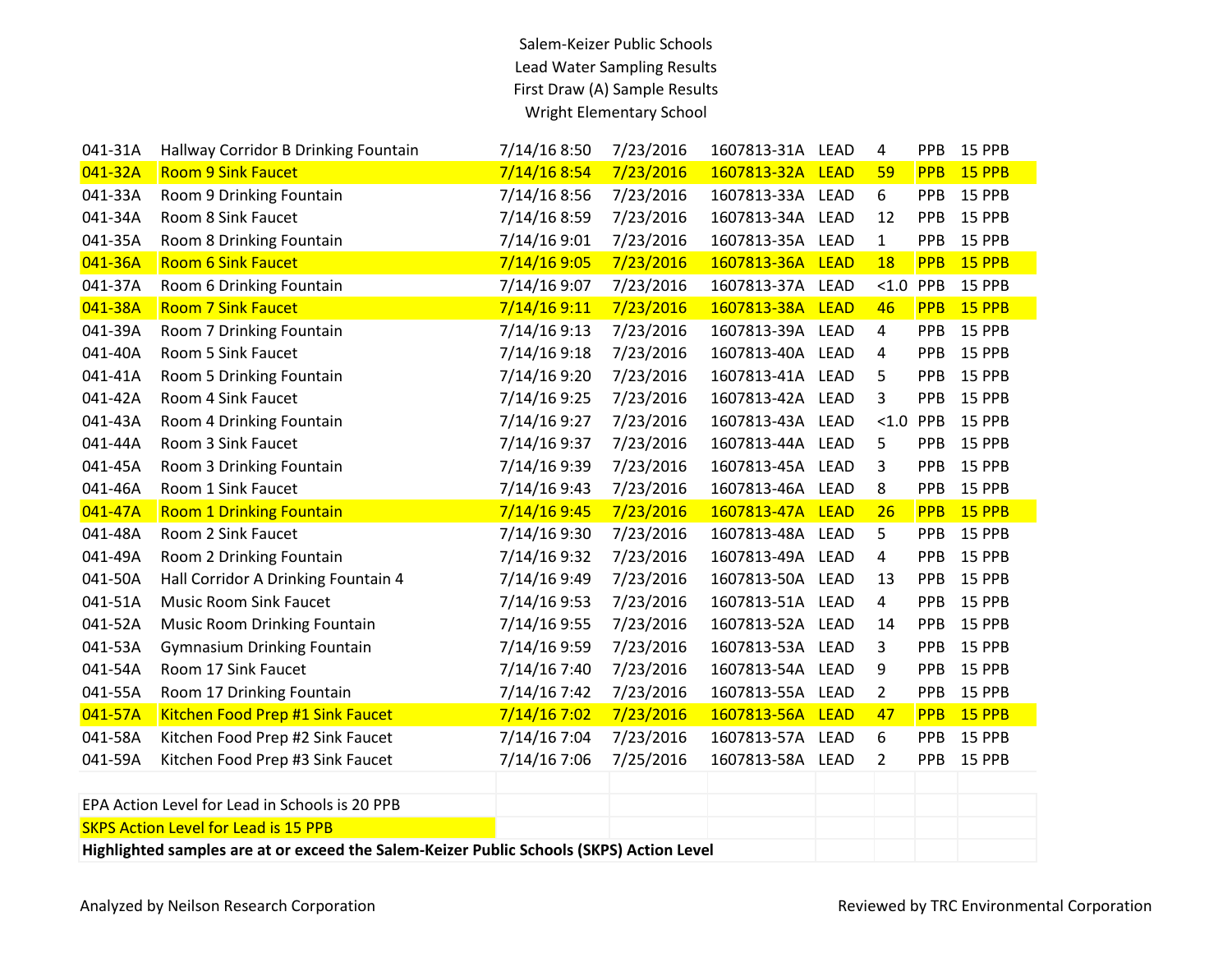## Salem-Keizer Public Schools Lead Water Sampling Results Flushed (B) Sample Data Wright Elementary School

| <b>Sample Identification # and Location</b>                                              | Date/Time<br>Sampled | <b>Date</b><br>Analyzed | <b>Container ID</b> | <b>Tested For Result</b> |             |            | <b>Action</b><br>Level |
|------------------------------------------------------------------------------------------|----------------------|-------------------------|---------------------|--------------------------|-------------|------------|------------------------|
| 041-04B Room 13 Sink Faucet                                                              | 7/14/16 7:29         | 8/7/2016                | 1607814-04A         | <b>LEAD</b>              | $< 1.0$ PPB |            | <b>15 PPB</b>          |
| 041-32B Room 9 Sink Faucet                                                               | 7/14/16 8:55         | 8/7/2016                | 1607814-32A         | LEAD                     | 3.          | <b>PPB</b> | <b>15 PPB</b>          |
| 041-36B Room 6 Sink Faucet                                                               | 7/14/16 9:06         | 8/7/2016                | 1607814-36A         | LEAD                     | < 1.0       | <b>PPB</b> | <b>15 PPB</b>          |
| 041-38B Room 7 Sink Faucet                                                               | 7/14/16 9:12         | 8/7/2016                | 1607814-38A         | <b>LEAD</b>              | 3.          | <b>PPB</b> | <b>15 PPB</b>          |
| 041-47B Room 1 Drinking Fountain                                                         | 7/14/16 9:46         | 8/7/2016                | 1607814-47A         | <b>LEAD</b>              | 12          | PPB        | <b>15 PPB</b>          |
| 041-57B Kitchen Food Prep #1 Sink Faucet                                                 | 7/14/16 7:03         | 8/7/2016                | 1607814-56A         | <b>LEAD</b>              | $< 1.0$ PPB |            | 15 PPB                 |
|                                                                                          |                      |                         |                     |                          |             |            |                        |
| EPA Action Level for Lead in Schools is 20 PPB                                           |                      |                         |                     |                          |             |            |                        |
| <b>SKPS Action Level for Lead is 15 PPB</b>                                              |                      |                         |                     |                          |             |            |                        |
| Highlighted samples are at or exceed the Salem-Keizer Public Schools (SKPS) Action Level |                      |                         |                     |                          |             |            |                        |
|                                                                                          |                      |                         |                     |                          |             |            |                        |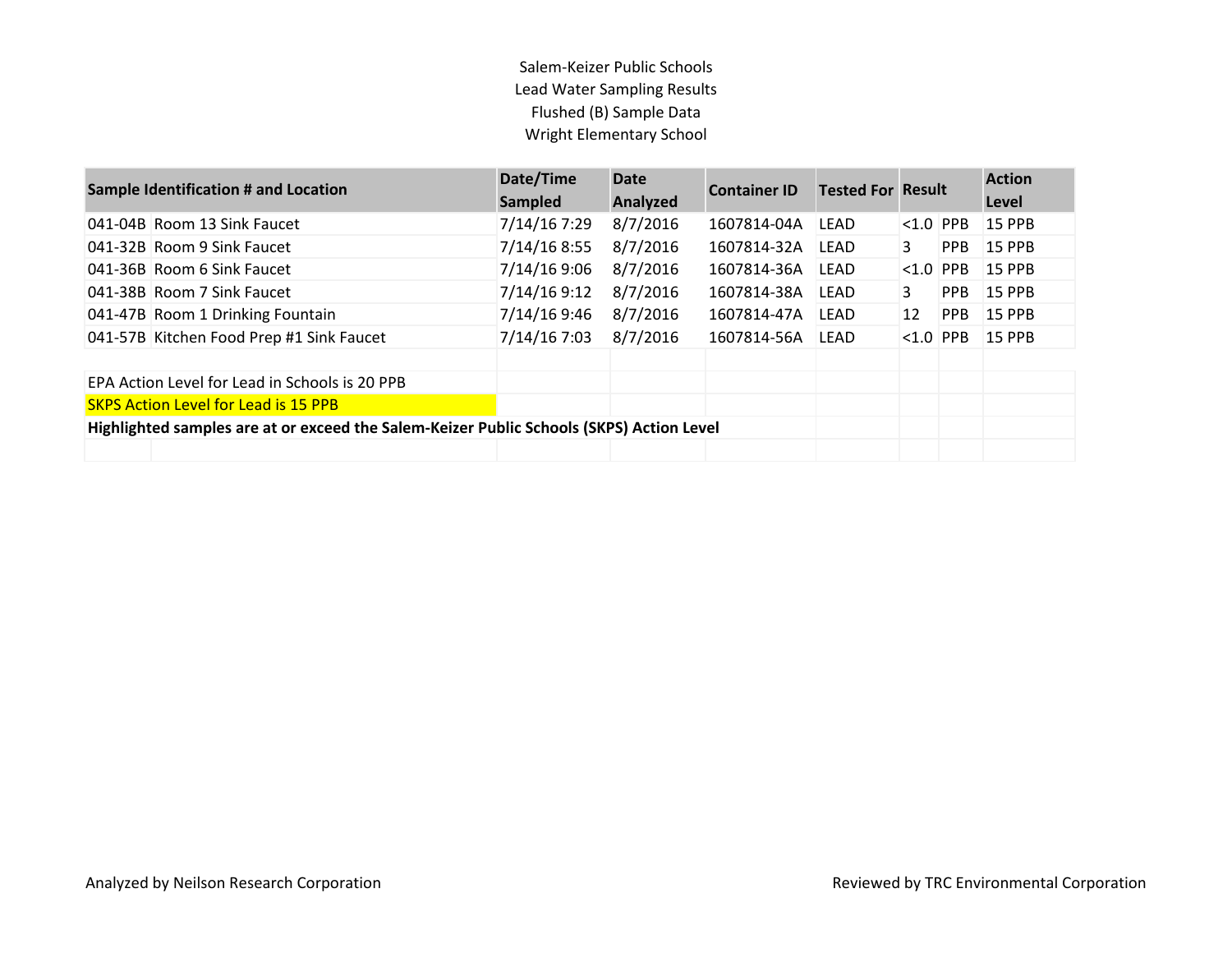Salem-Keizer Public Schools Lead Water Sampling Results First Draw (C) Sample Data Wright Elementary School

|         | <b>Sample Identification # and Location</b> | Date/Time<br>Sampled | <b>Date</b><br>Analyzed | <b>Container ID</b> | <b>Tested</b><br>For | <b>Result</b> |      | <b>Action</b><br>Level |
|---------|---------------------------------------------|----------------------|-------------------------|---------------------|----------------------|---------------|------|------------------------|
| 041-04C | Room 13 Sink Faucet                         | 9/29/2016 6:24       | 10/3/2016               | 59456               | LEAD                 | 9             | PPB. | <b>15 PPB</b>          |
| 041-32C | <b>Room 9 Sink Faucet</b>                   | 9/29/2016 6:27       | 10/3/2016               | 59457               | <b>LEAD</b>          | 35            |      | PPB 15 PPB             |
| 041-36C | Room 6 Sink Faucet                          | 9/29/2016 6:33       | 10/3/2016               | 59458               | LEAD                 | 8             | PPB. | 15 PPB                 |
| 041-38C | <b>Room 7 Sink Faucet</b>                   | 9/29/2016 6:38       | 10/3/2016               | 59459               | <b>LEAD</b>          | 26            |      | <b>PPB</b> 15 PPB      |
| 041-47C | <b>Room 1 Drinking Fountain</b>             | 9/29/2016 6:44       | 10/3/2016               | 59460               | <b>LEAD</b>          | <b>16</b>     |      | PPB 15 PPB             |
| 041-57C | Kitchen Food Prep #1 Sink Faucet            | 9/29/2016 6:49       | 10/3/2016               | 59461               | LEAD                 |               | PPR. | <b>15 PPB</b>          |

EPA Action Level for Lead in Schools is 20 PPB

**SKPS Action Level for Lead is 15 PPB** 

**Highlighted samples are at or exceed the Salem-Keizer Public Schools (SKPS) Action Level**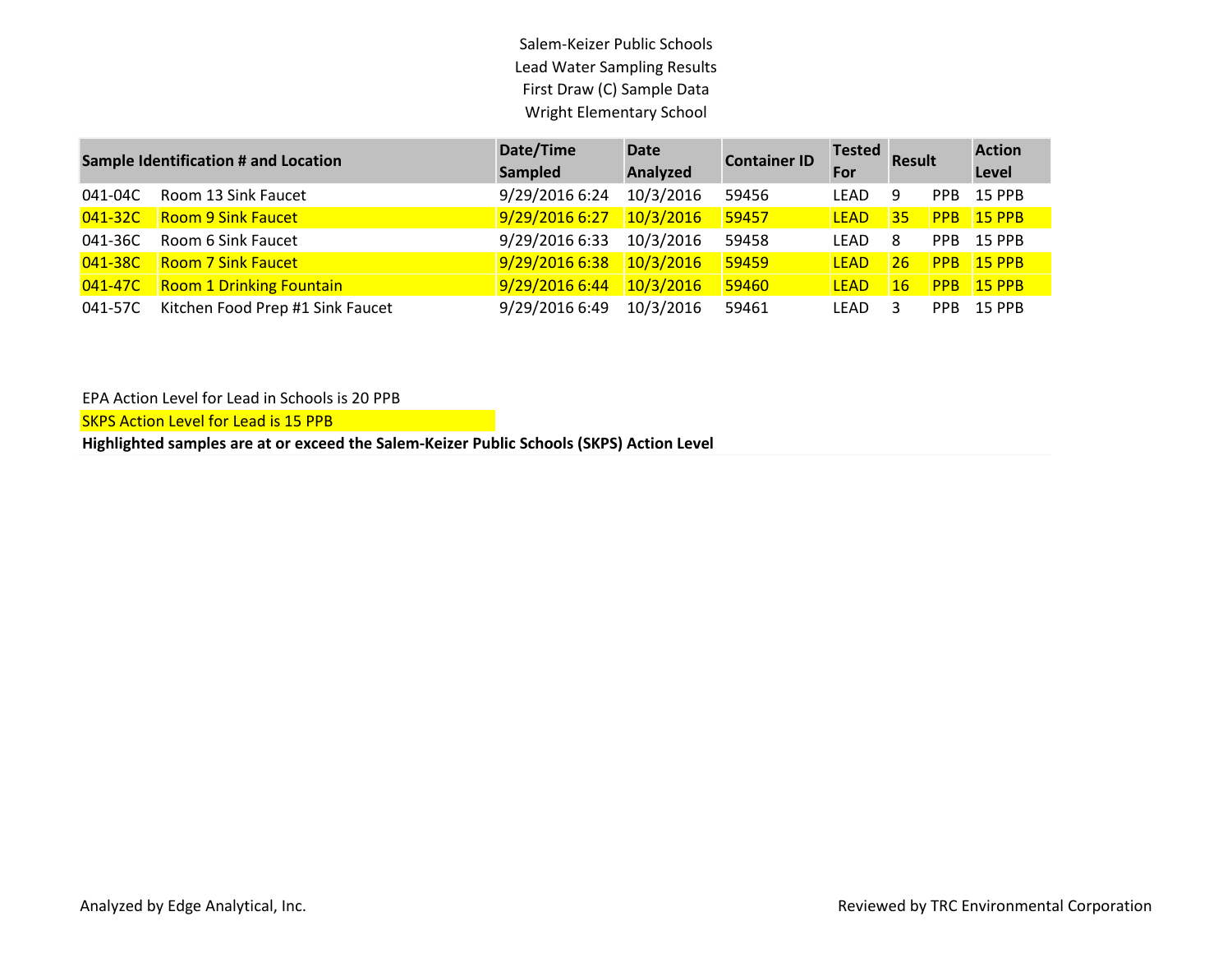Salem-Keizer Public Schools Lead Water Sampling Results First Draw (E) Sample Data Wright Elementary School

| <b>Sample Identification # and Location</b> |                                  | Date/Time                | Date     | <b>Container ID</b> |      | Tested Result  |  | <b>Action</b> |
|---------------------------------------------|----------------------------------|--------------------------|----------|---------------------|------|----------------|--|---------------|
|                                             |                                  | <b>Sampled</b>           | Analyzed |                     | For  |                |  | Level         |
|                                             | 041-32E Room 9 Sink Faucet       | 3/16/2017 6:08 3/17/2017 |          | 13881               | LEAD | - 6            |  | PPB 15 PPB    |
| 041-38E                                     | Room 7 Sink Faucet               | 3/16/2017 6:13 3/17/2017 |          | 13882               | LEAD | $\overline{7}$ |  | PPB 15 PPB    |
|                                             | 041-47E Room 1 Drinking Fountain | 3/16/2017 6:18 3/17/2017 |          | 13883               | LEAD | 11             |  | PPB 15 PPB    |

EPA Action Level for Lead in Schools is 20 PPB

SKPS Action Level for Lead is 15 PPB

**Highlighted samples are at or exceed the Salem-Keizer Public Schools (SKPS) Action Level**